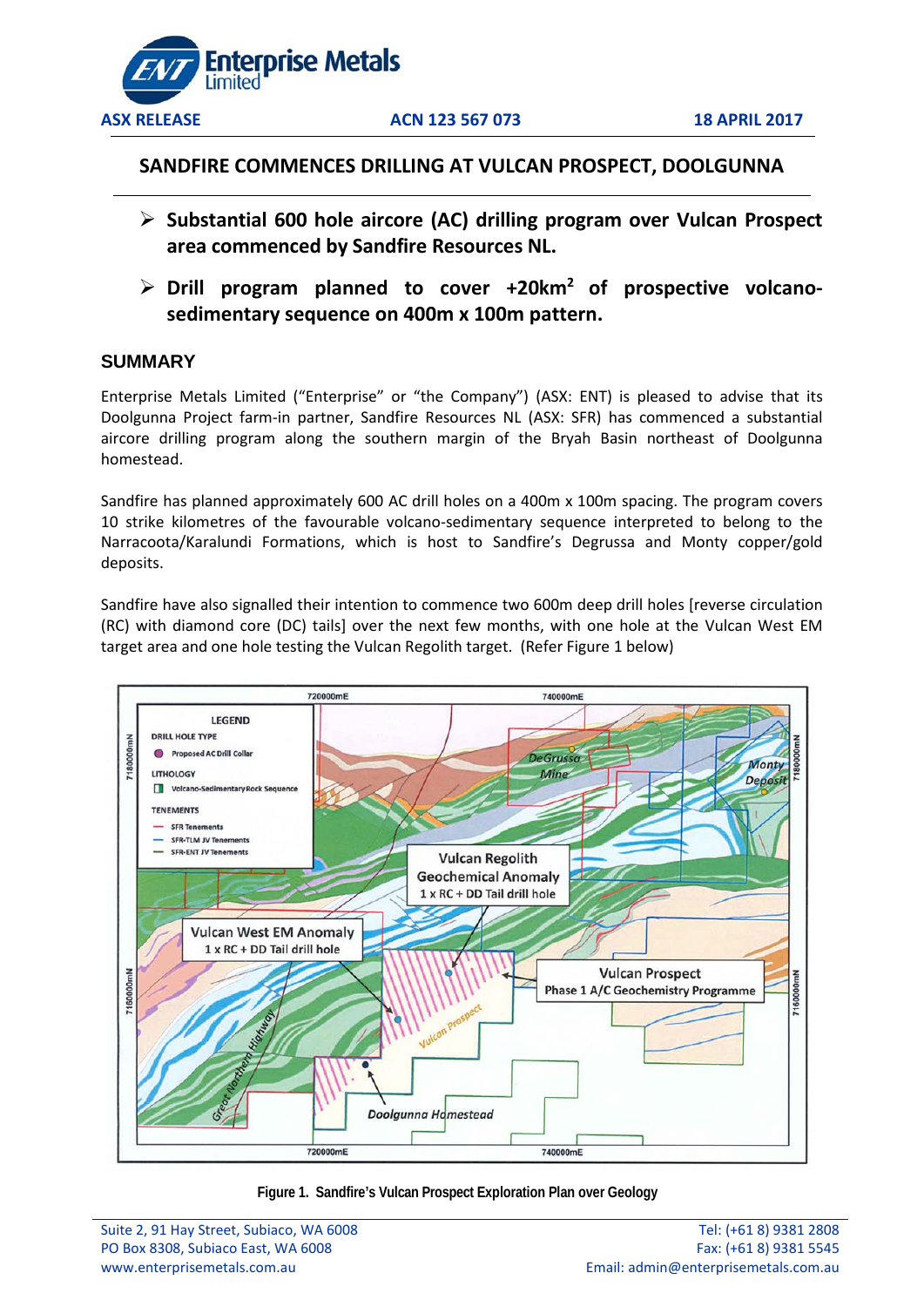# **ABOUT THE DOOLGUNNA PROJECT**

Enterprise's 100% owned Doolgunna Project is located approximately 120km northeast of Meekatharra in Western Australia, and covers over 60km of strike of the southern boundary of the Bryah Basin and the northern part of the Yerrida Basin. The southern Bryah Basin contains the Narracoota/Karalundi Formations which host the high grade DeGrussa and Monty copper/gold deposits. Enterprise considers the Doolgunna project to be prospective for both volcanic hosted massive sulphide (VHMS) deposits and sediment hosted (SEDEX) base metals deposits.



**Figure 2. Enterprise's Doolgunna Project Area Incorporated into Sandfire's Doolgunna Project**

In late 2015 Enterprise completed an extensive high powered ground moving loop electromagnetic (MLEM) survey over the Vulcan Prospect. The EM survey identified a moderate to strong late time conductor at **Vulcan West** which was tested by Enterprise with one 230m RC hole, VWRC001.

A 40m thick zone of sulphide rich (~5% - 20%) sediment and minor dolerite was intersected in this hole and a 5 metre zone from 251 to 256 metres averaged 0.17% Cu, 2.2ppm Mo and 0.87ppm Te, with a 1 metre result from 254 to 255 metres of 0.5% Cu, 8.4ppm Mo and 2.7ppm Te. Although these values were not economic, the element association is typical of the DeGrussa and Monty VHMS style deposits and Enterprise considered this zone to be prospective for massive sulphide. The strike and down dip extent of this conductor remains untested by drilling.

## **SANDFIRE FARM-IN AGREEMENT**

On 12 October 2016, Sandfire Resources NL and Enterprise entered into a farm-in agreement over Enterprise's entire Doolgunna Project. Sandfire is initially required to spend a minimum of \$1.5M over 2 years. After \$1.5M has been spent, Sandfire has the option to sole fund exploration and earn a 75% interest in the project by discovering and defining Mineral Resources of at least 50,000 tonnes Cu metal or equivalent. Following this discovery, Enterprise and Sandfire would form a joint venture and fund their respective interests.